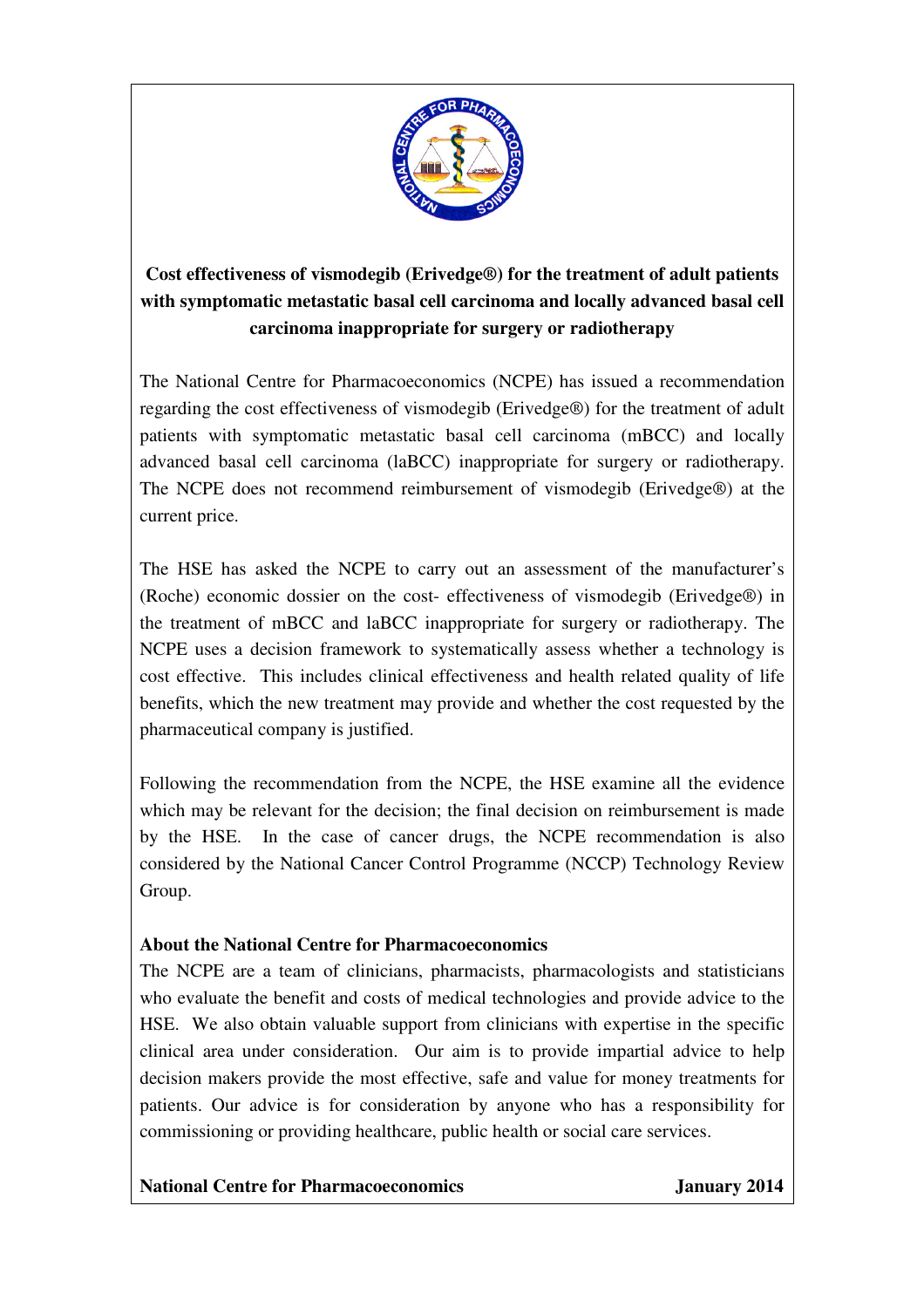In September 2013, Roche Products (Ireland) Limited submitted an economic dossier on the cost-effectiveness of vismodegib (Erivedge®) for the treatment of adult patients with symptomatic metastatic basal cell carcinoma (mBCC) and locally advanced basal cell carcinoma (laBCC) inappropriate for surgery or radiotherapy. There is a high unmet need for therapies in advanced BCC, particularly in those with metastatic and severely mutilating locally advanced disease. With the exception of vismodegib, there is no other licensed therapy and very little evidence of benefit from unlicensed therapies. Vismodegib is a small molecule inhibitor of the hedgehog signalling pathway and is available as a once daily 150mg capsule for oral administration. Conditional marketing authorisation was granted by the European Commission in July 2013 subject to the submission of additional efficacy data on mBCC and periodic safety updates.

- 1. The economic evaluation compared vismodegib with current standard of care. In these patients, surgical and active treatment options are limited and standard of care is assumed to comprise of best supportive care (BSC) (i.e. psychological support and wound care). A three-state Markov model, incorporating progression-free survival (PFS), progressive disease and death, was used to perform a cost-utility analysis. The effects of treatment on other potentially important intermediate endpoints such as tumour shrinkage or locoregional control are not represented in the model.
- 2. The safety and efficacy of vismodegib was evaluated in a pivotal phase II, multicentre, single-arm, non-randomised, open-label, two-cohort trial which included 33 patients with mBCC and 63 patients with laBCC. The primary outcome was objective response rate (ORR) as assessed by independent review. Investigator-assessed ORR was included as a secondary endpoint. PFS and overall survival (OS) were also included as secondary endpoints but considered suboptimal endpoints to measure clinical benefit. The primary analysis (9 months after the last patient enrolled) reported an independentlyassessed ORR of 30.3% in mBCC (95% CI 15.6% to 48.2%, all partial response) and 42.9% in laBCC (95% CI 30.5% to 56.0%, 21% complete response, 22% partial response). The median duration of objective response was 7.6 months in both cohorts, and the PFS was 9.5 months. Data on OS were not mature.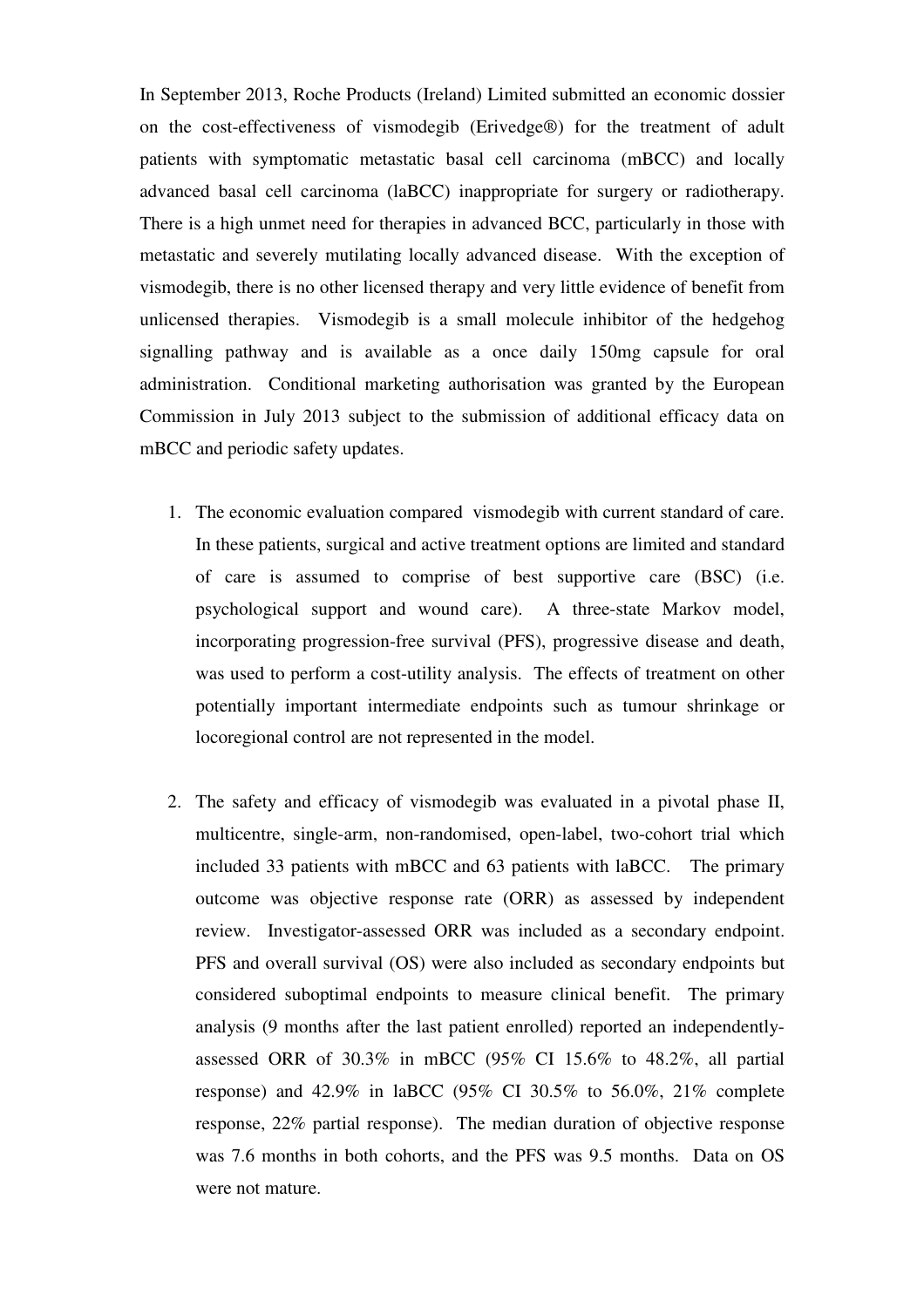- 3. The primary endpoint, ORR, was not used to inform the company's economic model. PFS and OS data from this study were used to determine transitions between the PFS and progressive disease health states, and death in the model. There is no comparative efficacy data for vismodegib versus supportive care or other active comparators, and no evidence on the natural history of the disease using historical or observational data has been presented. It is not possible to assume that the observed activity in the single-arm study could result in a clinically relevant benefit in terms of PFS or OS. Significant numbers of patients are lost to follow-up for the PFS and OS analysis at later stages of the study.
- 4. All patients in the pivotal phase II study had at least one adverse event; the majority were of grade 1-2 (57.7%). The most commonly occurring adverse events were muscle spasms (68.3%), alopecia (63.5%), dysgeusia (51.0%), weight loss (46.2%), fatigue (35.6%) and nausea (28.8%). Other common events are diarrhoea and constipation in around 20% of patients. Venous thromboembolic events, second primary malignancies and keratitis are identified as potential risks which will be followed up in an ongoing safety study. 51% of patients who had received the drug had discontinued treatment at the primary analysis cut-off. 72% of patients had discontinued treatment at the 12 months update.
- 5. The NCPE review group had concerns regarding the progress of patients through the disease model. All patients receiving vismodegib were assumed to start in the PFS health state and were at risk of moving to progressive disease or death in each model cycle, whereas all patients in the BSC arm were assumed to start in the progressive-disease health state and can only progress to the dead state in each model cycle. This structural assumption confers PFS and OS advantages on vismodegib and introduces significant bias in favour of vismodegib treatment.
- 6. BSC was assumed to comprise of quarterly outpatient visits for patients in the PFS health state, and monthly visits for patients with progressive disease, based on an Irish-physician questionnaire. SF-36 quality of life data was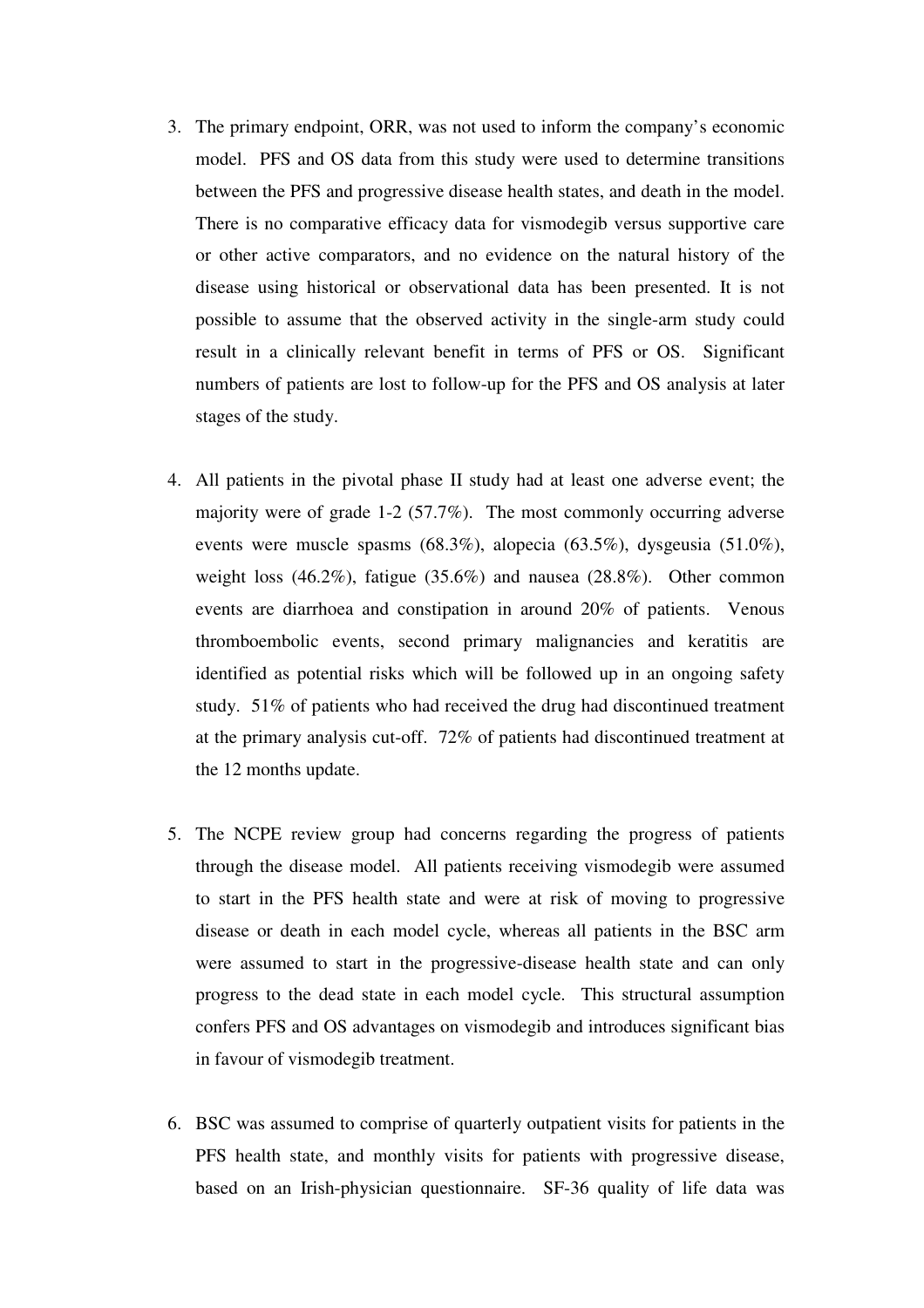collected during the pivotal phase II study but not used in the model. Instead, QALYs were valued using utilities measured in a time trade-off (TTO) study conducted by the company. There was no patient involvement in the development of the TTO study vignettes which were not based on trial outcomes and which did not incorporate treatment-related adverse events.

- 7. The company model estimated the cost-effectiveness of vismodegib over the lifetime of the cohort and reported the incremental cost-effectiveness of vismodegib compared with BSC. Separate scenarios were submitted using independently-assessed (assessed 12 months after the initial analysis) and investigator-assessed (assessed 18 months after the initial analysis) PFS and OS data. The NCPE review group considered the results of the economic model based on the independently-assessed outcomes to be more appropriate than the investigator-assessed outcomes. ICERs based on the independentlyassessed outcomes were  $\epsilon$ 556,657 per QALY in laBCC and  $\epsilon$ 240,902 per QALY in mBCC. The assumption of a survival benefit with vismodegib is the main driver of the mBCC model. When the assumption of "no survival benefit" is made, the ICER increases to  $\epsilon$ 942,357 per QALY. The impact of adverse events on patients' quality of life was not considered in the model and would be expected to further increase the cost per QALY for vismodegib compared with BSC. One-way and probabilistic sensitivity analyses were conducted for both cohorts. Variables adjusted in univariate sensitivity analyses included discount rate, time horizon, health state utilities, BSC costs, and adverse events costs. Of these variables, changes to the health-state utilities had the biggest impact on the results. The probability that vismodegib is cost-effective at a willingness to pay threshold of  $\epsilon$ 45,000 per QALY is 0% for both the laBCC and mBCC cohorts.
- 8. The place in therapy of vismodegib is uncertain, due to the subjectivity associated with the definition of "advanced BCC…inappropriate for surgery". Roche estimated that 51-57 patients will be diagnosed with advanced BCC annually, between 2014 and 2018, and estimate a budget impact peak of  $63.6$ million per annum in 2016 and a cumulative five-year budget impact of  $E14.7$ million. The median treatment duration of vismodegib in the phase II trial was